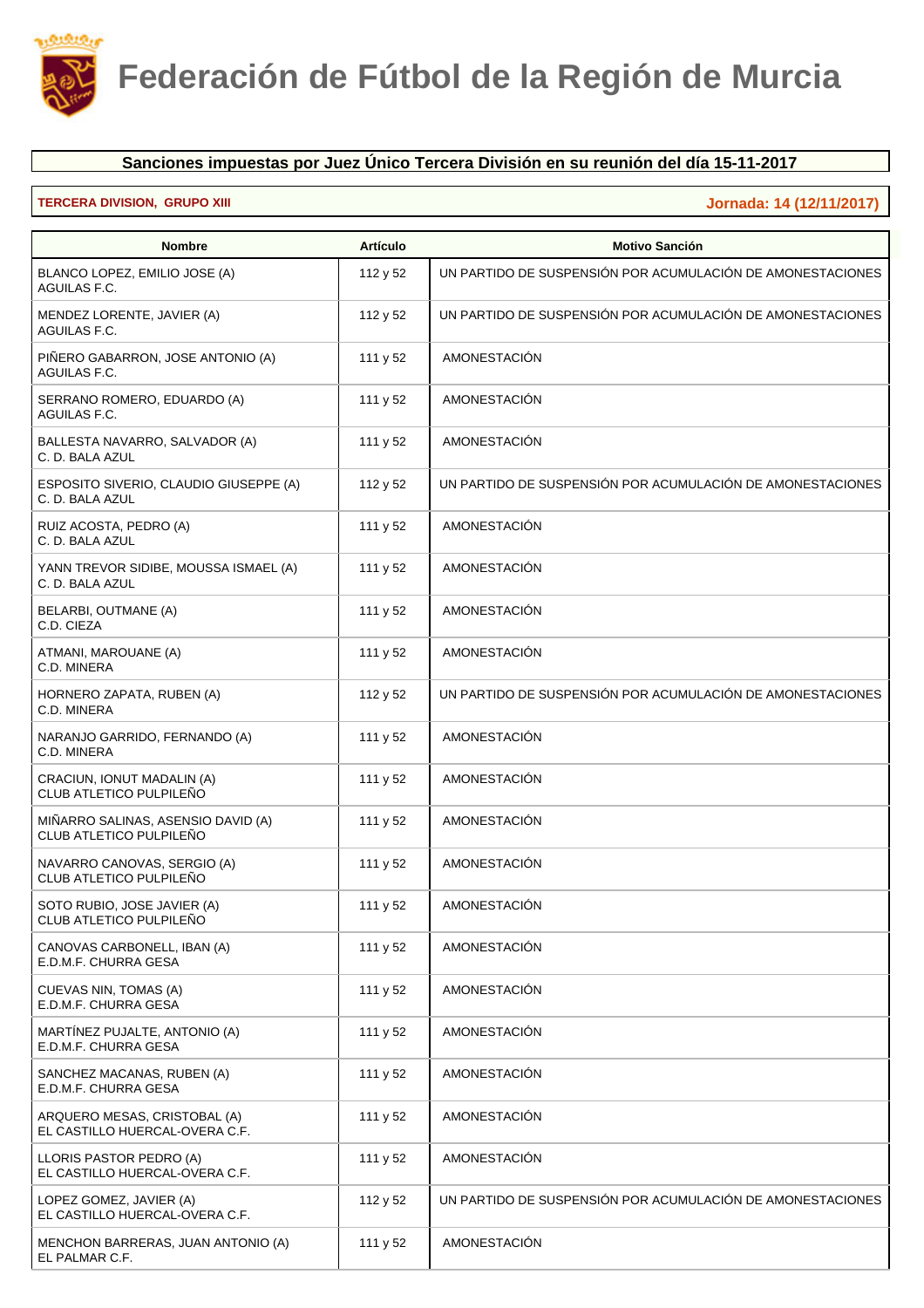| SANCHEZ GALIAN, RUBEN (A)<br>EL PALMAR C.F.                              | 111 y 52 | <b>AMONESTACIÓN</b>                                                                                    |
|--------------------------------------------------------------------------|----------|--------------------------------------------------------------------------------------------------------|
| SANCHEZ MARTÍNEZ, JOAQUÍN (A)<br>EL PALMAR C.F.                          | 111 y 52 | <b>AMONESTACIÓN</b>                                                                                    |
| ALMAGRO ABELLAN, ALEJANDRO (A)<br>F. C. CARTAGENA SAD                    | 111 y 52 | AMONESTACIÓN                                                                                           |
| DIAZ FERNANDEZ, ADRIAN (A)<br>F. C. CARTAGENA SAD                        | 111 y 52 | AMONESTACIÓN                                                                                           |
| LOPEZ NUÑEZ, JORGE (A)<br>F. C. CARTAGENA SAD                            | 111 y 52 | <b>AMONESTACIÓN</b>                                                                                    |
| MARTINEZ RODRIGUEZ, OSCAR-BERENGUER (A)<br>F. C. CARTAGENA SAD           | 113 y 52 | UN PARTIDO DE SUSPENSIÓN POR DOBLE AMONESTACIÓN                                                        |
| CARMONA GOMEZ, JORGE (A)<br><b>F.C. PINATAR ARENA</b>                    | 111 y 52 | <b>AMONESTACIÓN</b>                                                                                    |
| JIMENEZ SANCHEZ, JUAN JOSE (A)<br><b>F.C. PINATAR ARENA</b>              | 111 y 52 | <b>AMONESTACIÓN</b>                                                                                    |
| DÁVILA MARTÍNEZ, JOSÉ FRANCISCO (A)<br>LA UNION C.F. (SUMINISTROS MAYOR) | 111 y 52 | AMONESTACIÓN                                                                                           |
| ORTIZ RUIZ, TOMAS (A)<br>LA UNION C.F. (SUMINISTROS MAYOR)               | 111 y 52 | AMONESTACIÓN                                                                                           |
| GARCIA ALBA, VICENT ALBERT (A)<br><b>LORCA FUTBOL CLUB. SAD</b>          | 111 y 52 | AMONESTACIÓN                                                                                           |
| LOPEZ CABRERA, JESUS (A)<br>LORCA FUTBOL CLUB, SAD                       | 114      | UN PARTIDO DE SUSPENSIÓN DE CONFORMIDAD CON LO ESTABLECIDO<br>EN EL ARTÍCULO 114.                      |
| SANCHEZ PEREZ, JUAN PEDRO (A)<br>LORCA FUTBOL CLUB, SAD                  | 111 y 52 | <b>AMONESTACIÓN</b>                                                                                    |
| MONTESINOS ROMERO, JOSE MANUEL (A)<br>MAR MENOR C.F.                     | 111 y 52 | AMONESTACIÓN                                                                                           |
| ALACID GOMEZ, JESUS (A)<br>MULEÑO C.F.                                   | 112 y 52 | UN PARTIDO DE SUSPENSIÓN POR ACUMULACIÓN DE AMONESTACIONES                                             |
| ALCARAZ CAMPOS, SERGIO (A)<br>MULEÑO C.F.                                | 111 y 52 | AMONESTACIÓN                                                                                           |
| ORTIZ GARCIA, JUAN MARIA (A)<br>MULENO C.F.                              | 111 y 52 | <b>AMONESTACIÓN</b>                                                                                    |
| MUNDALA, CHRIS (A)<br>NV ESTUDIANTES DE MURCIA C.F.                      | 111 y 52 | <b>AMONESTACIÓN</b>                                                                                    |
| PIÑERA HORTELANO, JOSE GABRIEL (A)<br>NV ESTUDIANTES DE MURCIA C.F.      | 113 y 52 | UN PARTIDO DE SUSPENSIÓN POR DOBLE AMONESTACIÓN                                                        |
| ESCRIBANO MARTINEZ, ANTONIO (A)<br>REAL MURCIA C.F. SAD                  | 111 y 52 | AMONESTACIÓN                                                                                           |
| LACHHAB DIDI, YOUNESS (P)<br><b>REAL MURCIA C.F. SAD</b>                 | 111 y 52 | AMONESTACIÓN                                                                                           |
| LINARES GONZALEZ, DANIEL (A)<br>REAL MURCIA C.F. SAD                     | 111 y 52 | AMONESTACIÓN                                                                                           |
| MARTINEZ MARTI, IVAN (A)<br>REAL MURCIA C.F. SAD                         | 114      | UN PARTIDO DE SUSPENSIÓN DE CONFORMIDAD CON LO ESTABLECIDO<br>EN EL ARTÍCULO 114.                      |
| PEREZ HERNANDEZ, ALEJANDRO (A)<br><b>REAL MURCIA C.F. SAD</b>            | 111 y 52 | <b>AMONESTACIÓN</b>                                                                                    |
| PEREZ LLODRA, ANGEL (A)<br><b>REAL MURCIA C.F. SAD</b>                   | 114      | UN PARTIDO DE SUSPENSIÓN DE CONFORMIDAD CON LO ESTABLECIDO<br>EN EL ARTÍCULO 114.                      |
| SANTAMARINA SANJUAN, JESUS (A)<br>REAL MURCIA C.F. SAD                   | 111 y 52 | <b>AMONESTACIÓN</b>                                                                                    |
| RACHIQ EL KHARRAZ, HAFID (A)<br>SOCIEDAD FOMENTO Y CULTURA MINERVA       | 111 y 52 | <b>AMONESTACIÓN</b>                                                                                    |
| SAURA VILABERT, CARLOS ALONSO (A)<br>SOCIEDAD FOMENTO Y CULTURA MINERVA  | 111 y 52 | AMONESTACIÓN                                                                                           |
| VILLADA SANCHEZ ALEJANDRO (A)<br>SOCIEDAD FOMENTO Y CULTURA MINERVA      | 117      | DOS PARTIDOS DE SUSPENSIÓN POR DIRIGIRSE AL ÁRBITRO EN<br>TÉRMINOS Y ACTITUD DE MENOSPRECIO. (ART.117) |
| CASTILLO ORTEGA, LUIS (A)<br>UCAM MURCIA C.F.                            | 111 y 52 | <b>AMONESTACIÓN</b>                                                                                    |